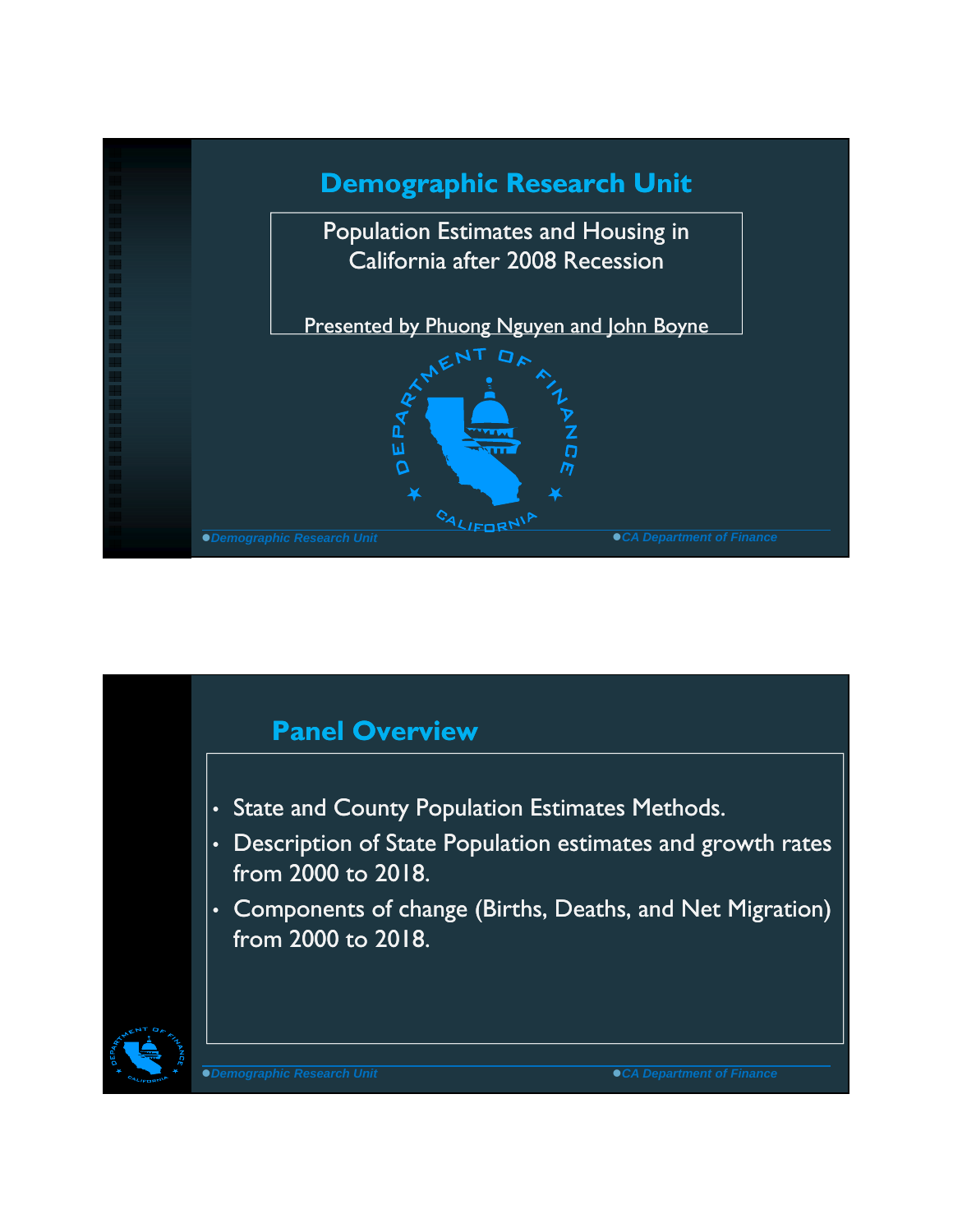

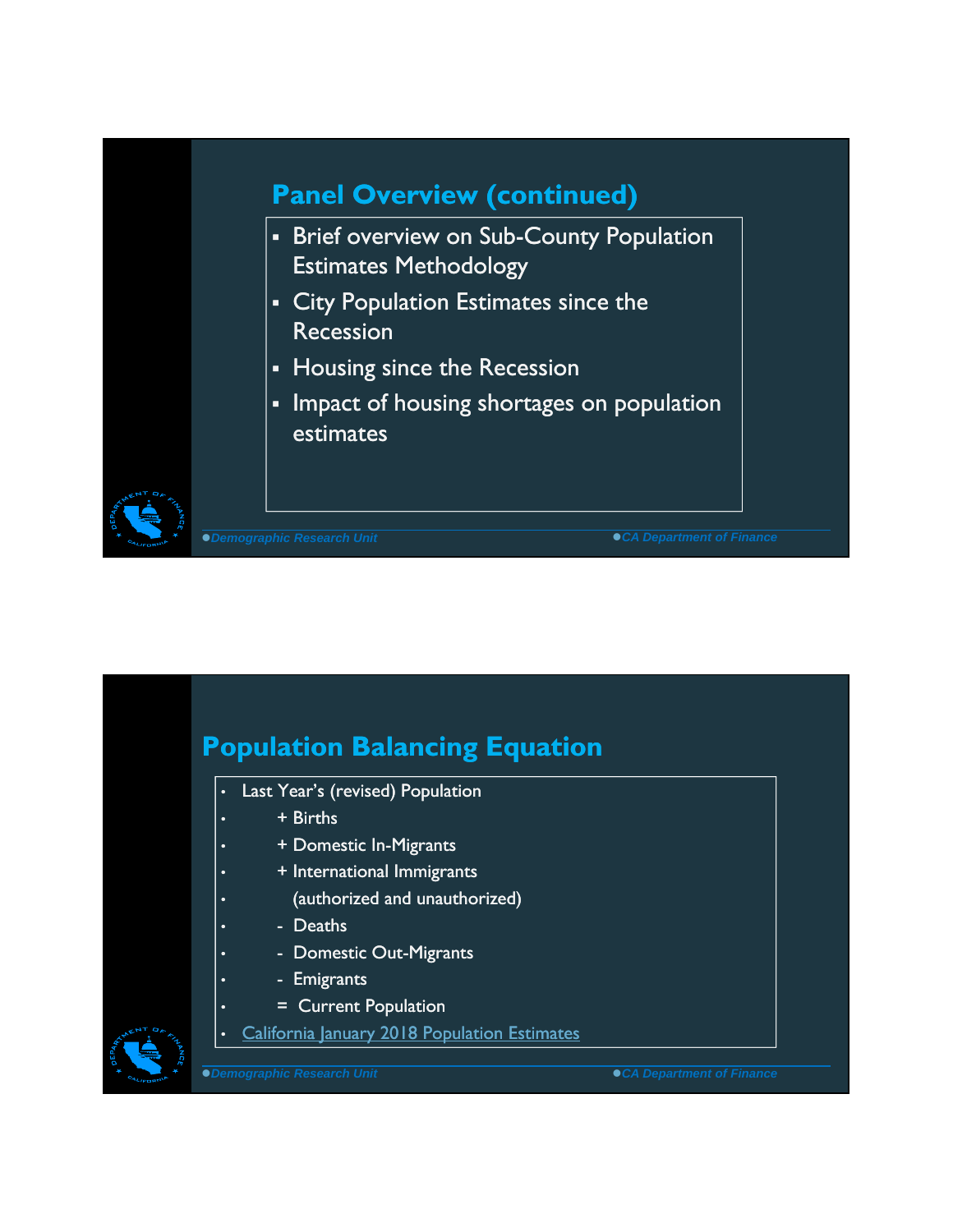

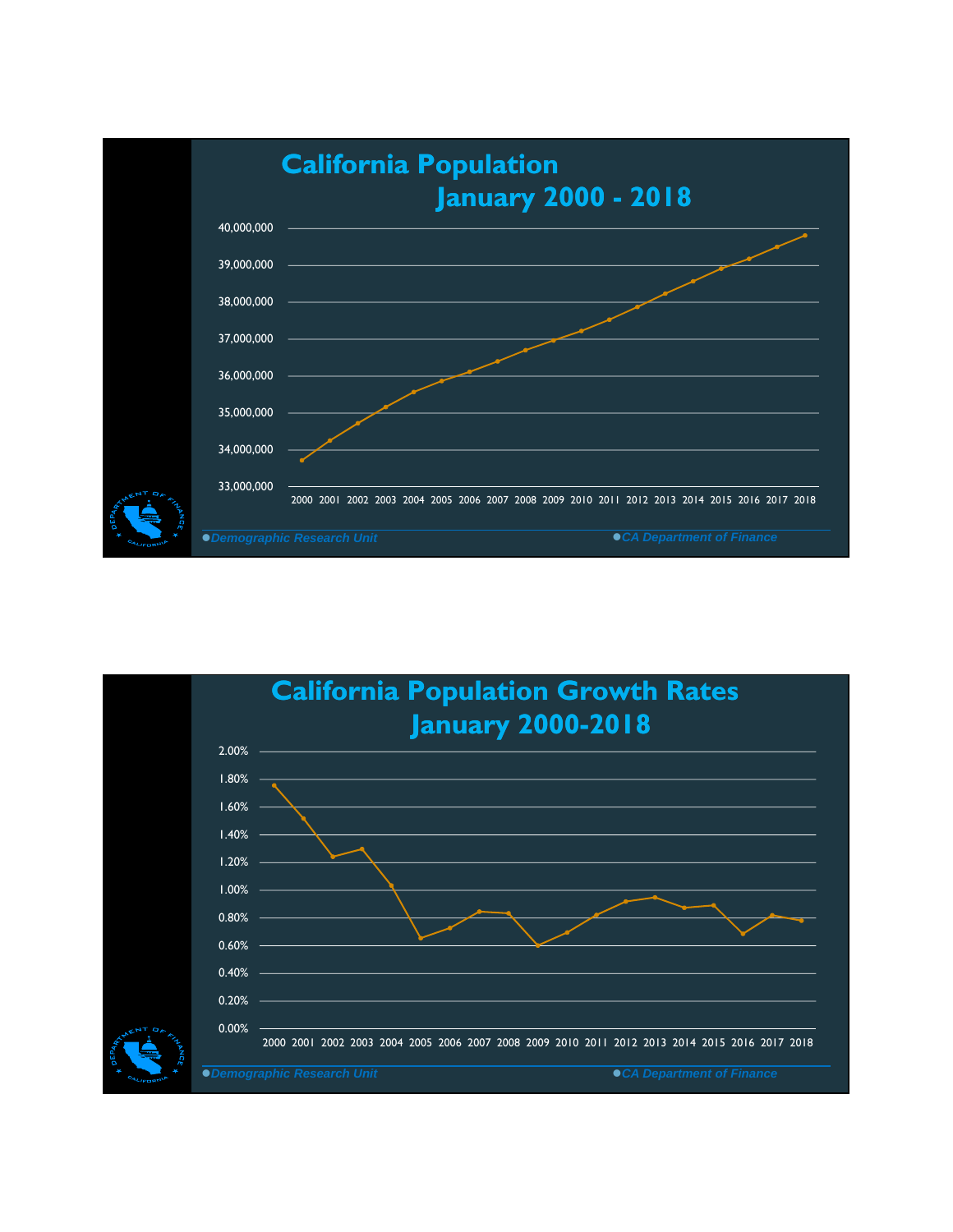

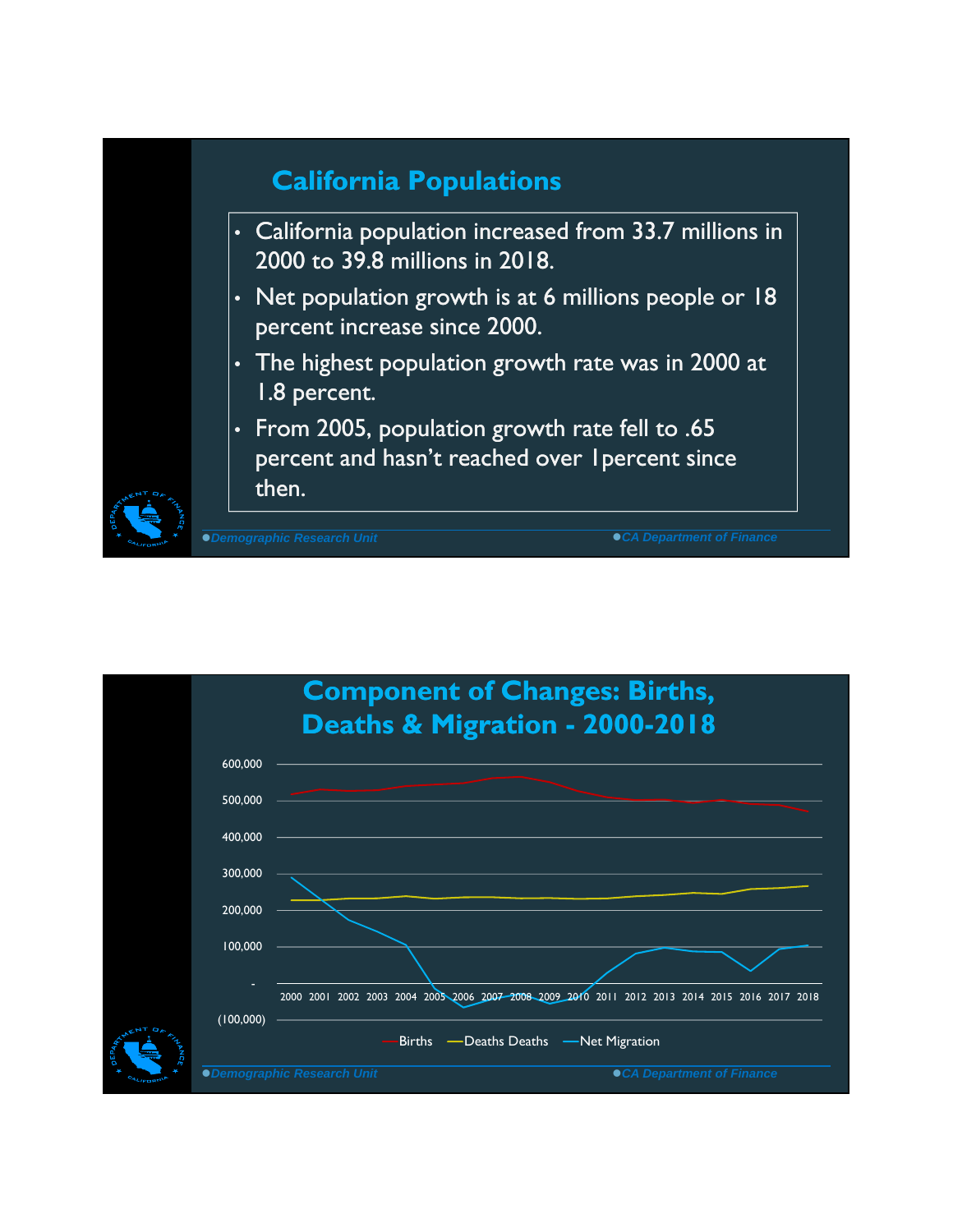

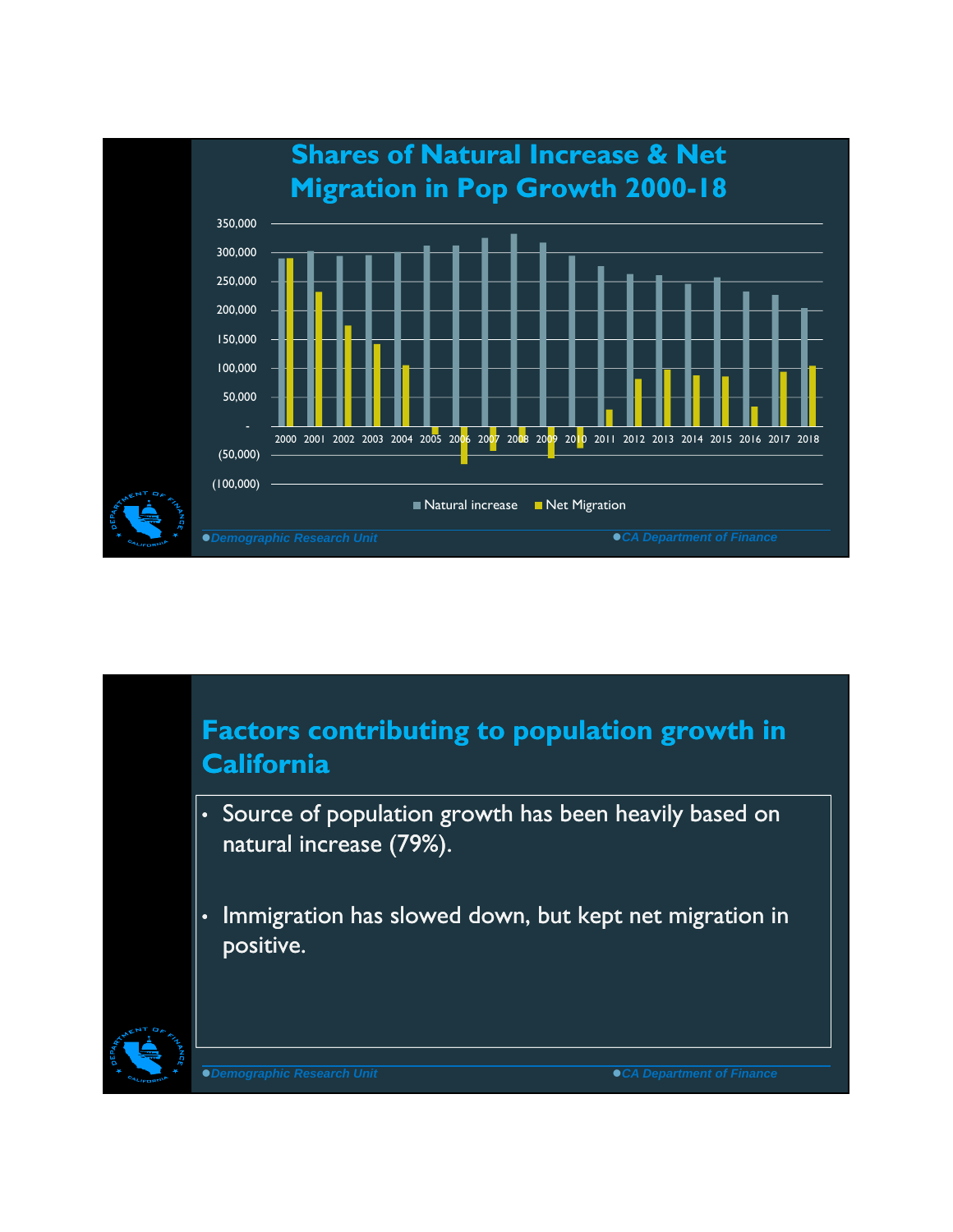

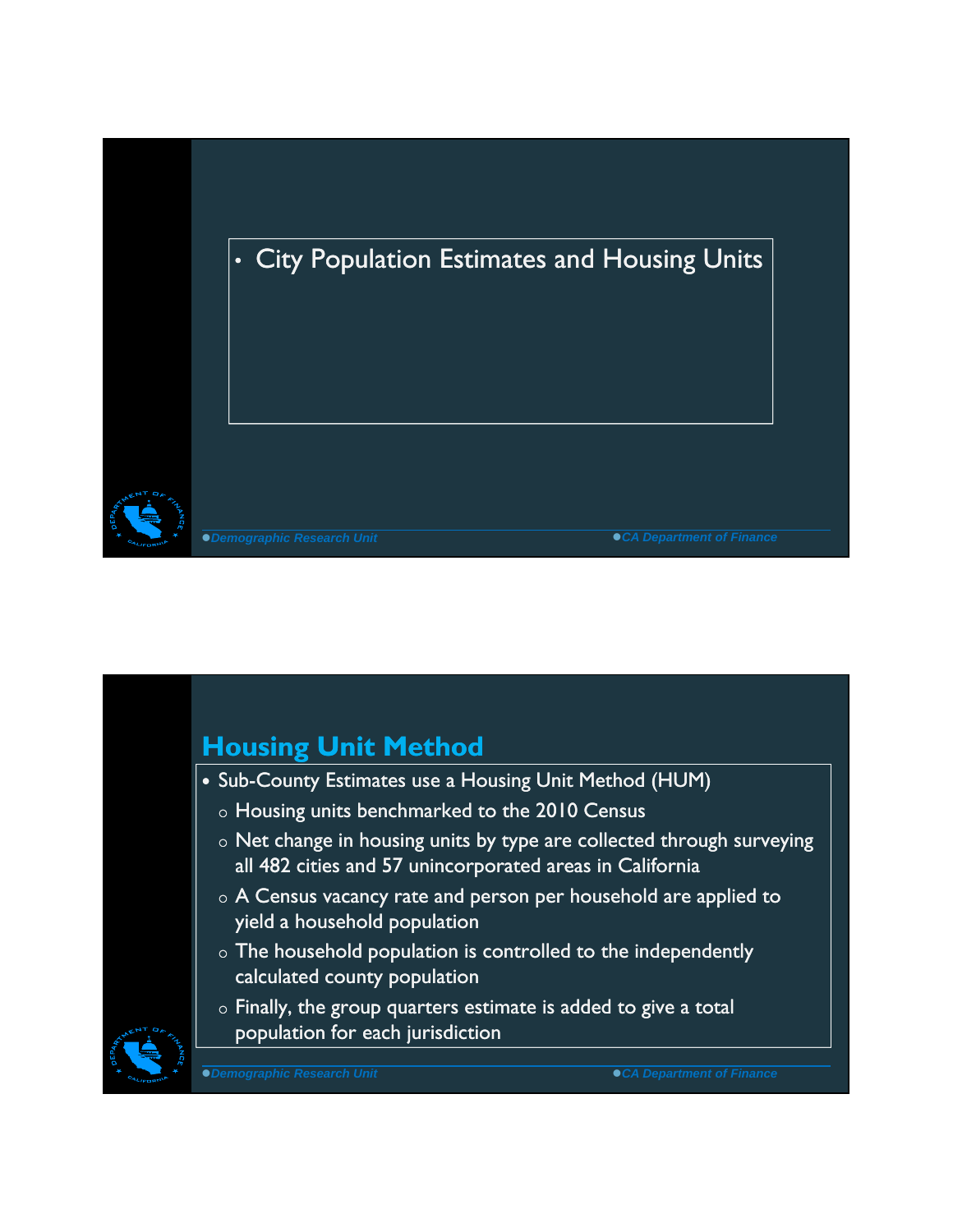

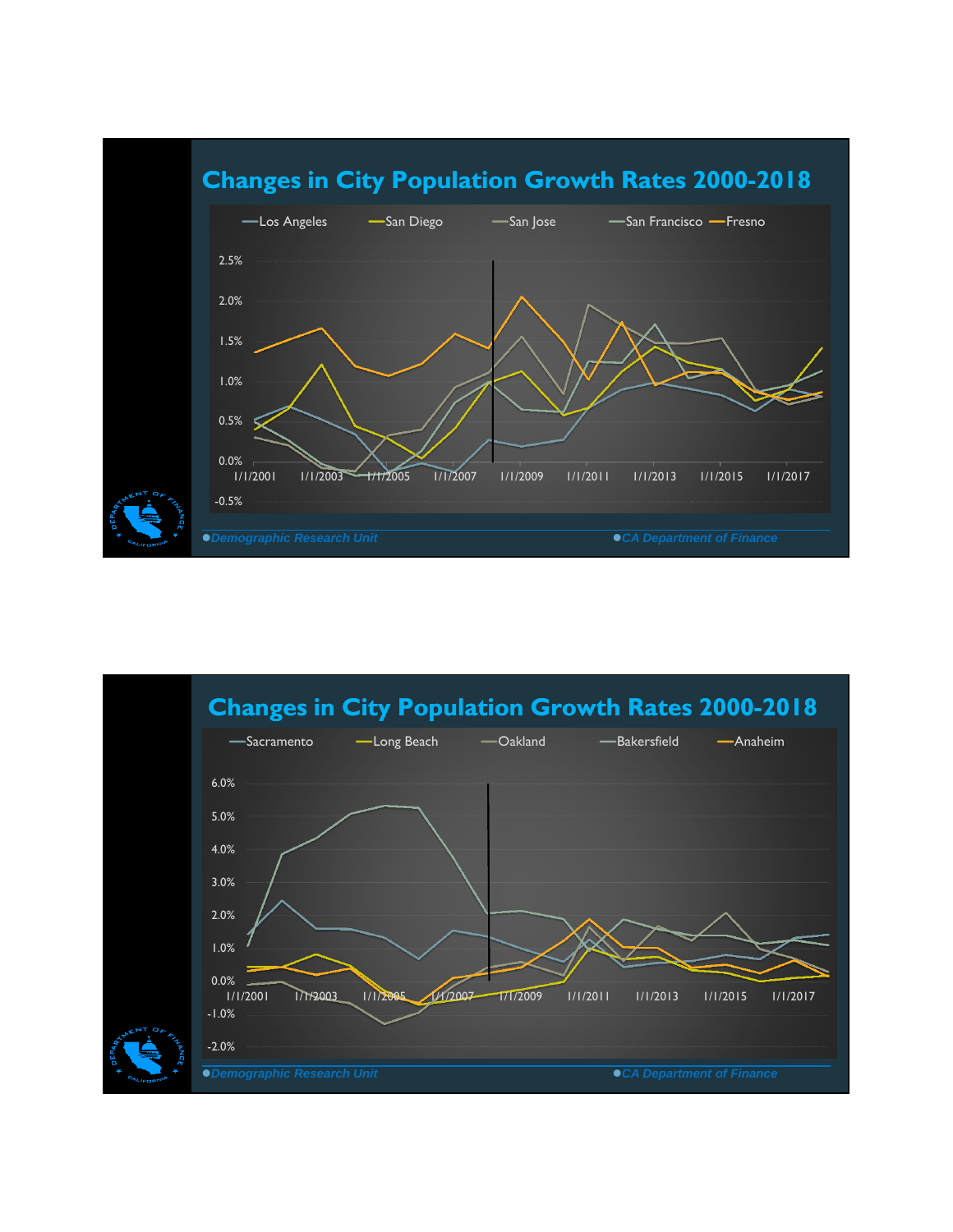

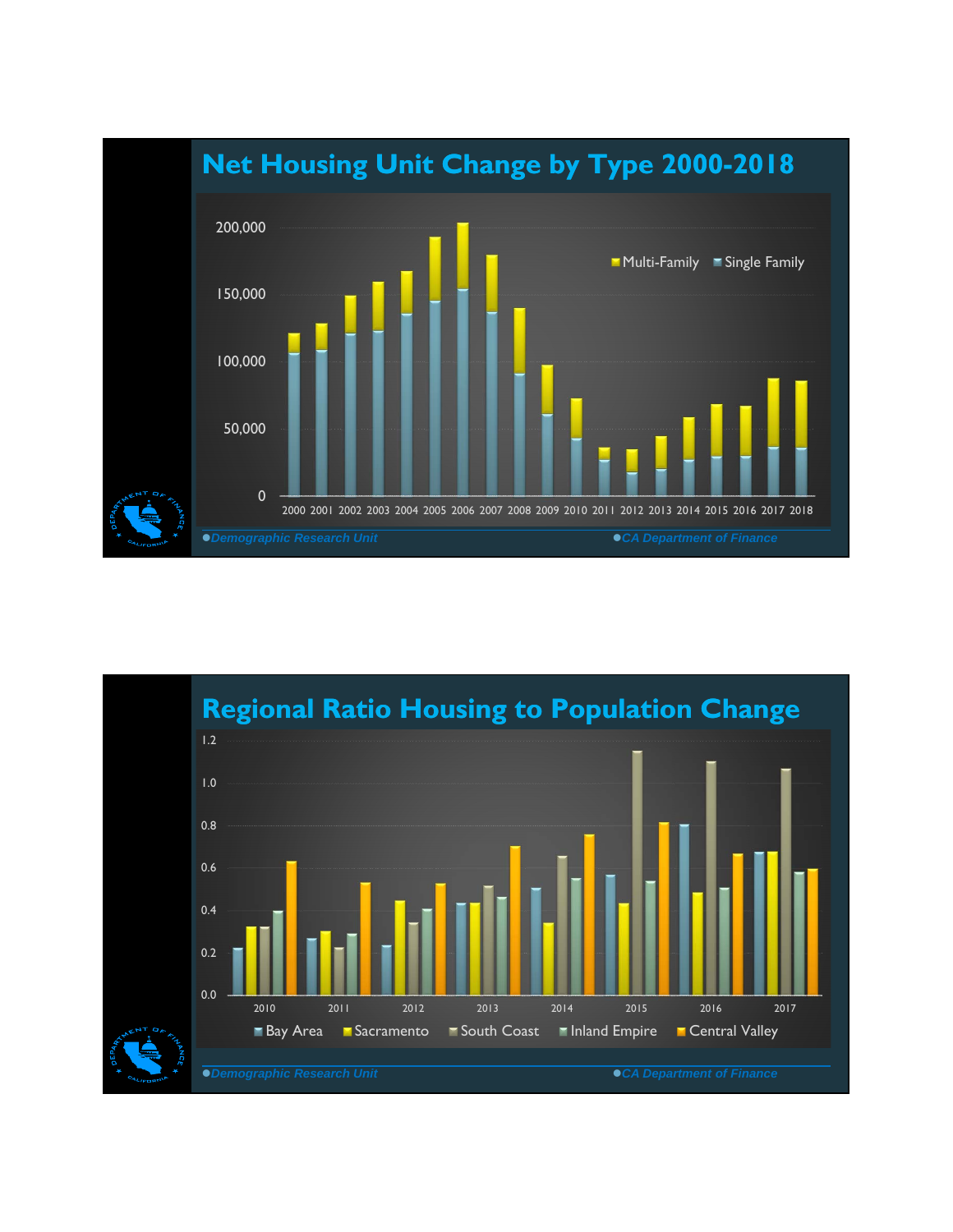

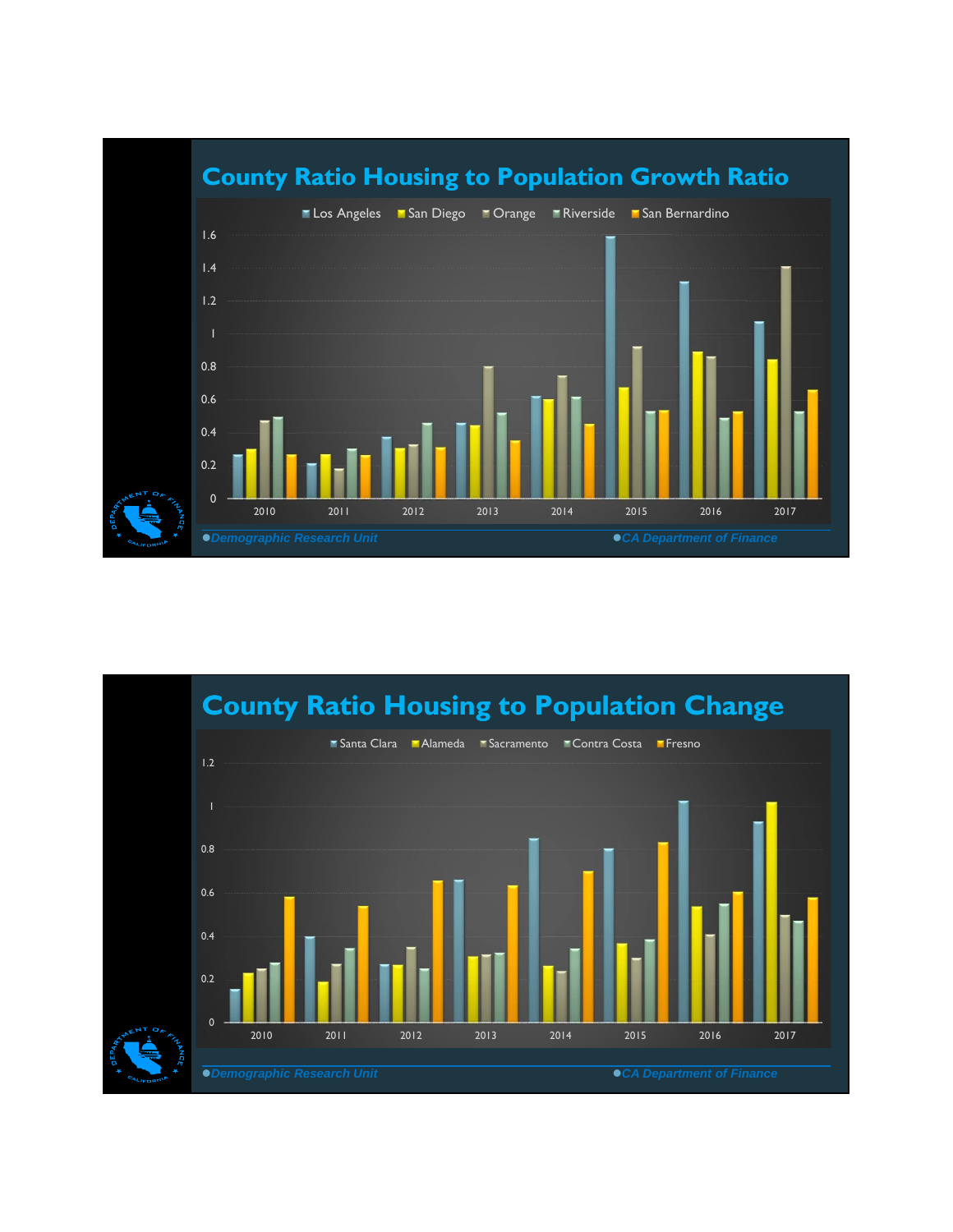## **The Housing Crisis**

- If the trend continues where population growth continues to outpace housing growth by significant numbers in the coming years, the state will face several challenges
- Will Single Family Homes ever be built as before the recession?
- Housing shortages will result in falling vacancy rates, which will drive up home values and rents
- Persons per household will continue to rise as multigenerational households will become the norm
- The cost of living in several areas of the state will become too expensive for large swaths of the population

*Demographic Research Unit CA Department of Finance*

## **California Estimates and Projections Reports**

http://www.dof.ca.gov/Forecasting/Demographics/Estimates/

- E-1 Annual Percent Change
- E-4 Historical Population Estimates
- E-5 Population and Housing Estimates
- E-8 Historical Population and Housing Estimates
- County Estimates Reports
	- E-2 California County Estimates and Components of Change by Year
	- E-6 Population Estimates and Components of Change by County
	- E-7 Population Estimates, with Components of Change and Crude Rates